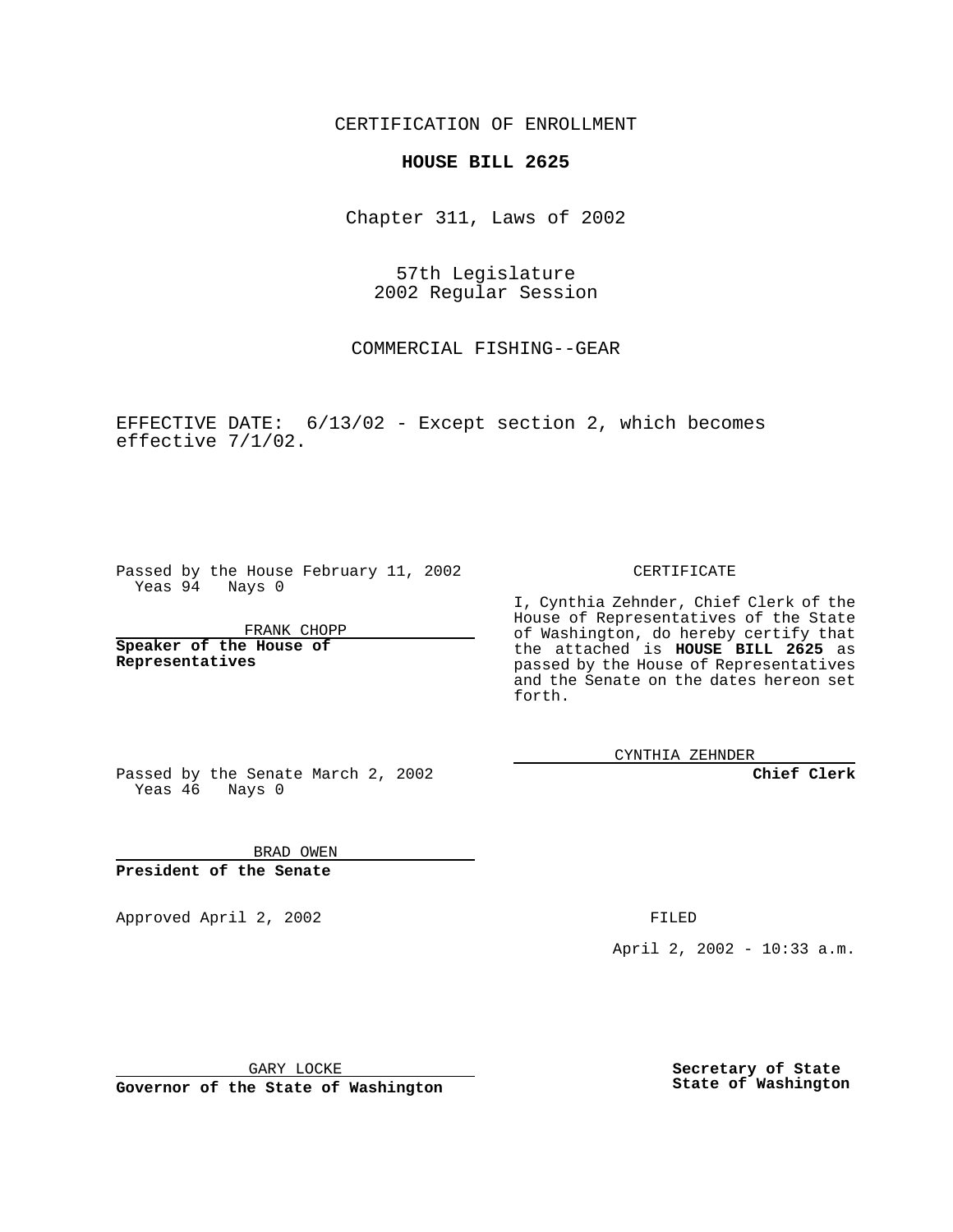## **HOUSE BILL 2625** \_\_\_\_\_\_\_\_\_\_\_\_\_\_\_\_\_\_\_\_\_\_\_\_\_\_\_\_\_\_\_\_\_\_\_\_\_\_\_\_\_\_\_\_\_\_\_

\_\_\_\_\_\_\_\_\_\_\_\_\_\_\_\_\_\_\_\_\_\_\_\_\_\_\_\_\_\_\_\_\_\_\_\_\_\_\_\_\_\_\_\_\_\_\_

Passed Legislature - 2002 Regular Session

**State of Washington 57th Legislature 2002 Regular Session**

**By** Representatives Linville, Buck, Van Luven and Lysen

Read first time 01/23/2002. Referred to Committee on Natural Resources.

 AN ACT Relating to eliminating the exclusivity of gill net gear in certain waters; amending RCW 77.50.010; creating a new section; and providing an effective date.

BE IT ENACTED BY THE LEGISLATURE OF THE STATE OF WASHINGTON:

 NEW SECTION. **Sec. 1.** The legislature finds that the economic well-being and stability of the fishing industry and the conservation of the food fish resources of the state of Washington are best served by providing managers with all available tools to stabilize and distribute the commercial harvest of targeted Puget Sound salmon stocks. In recent years, segments of the industry in cooperation with the department of fish and wildlife have funded studies examining modification of harvest practices and fishing gear, particularly purse seine gear, to minimize or avoid impacts on nontargeted Puget Sound salmon stocks.

 The legislature finds that the new Pacific salmon treaty agreement of 1999 will drastically reduce the commercial harvest of Fraser river sockeye salmon while likely providing increased harvest opportunities in areas of Puget Sound where only gill net gear is now authorized. This exclusive limitation is contrary to the long-term needs of the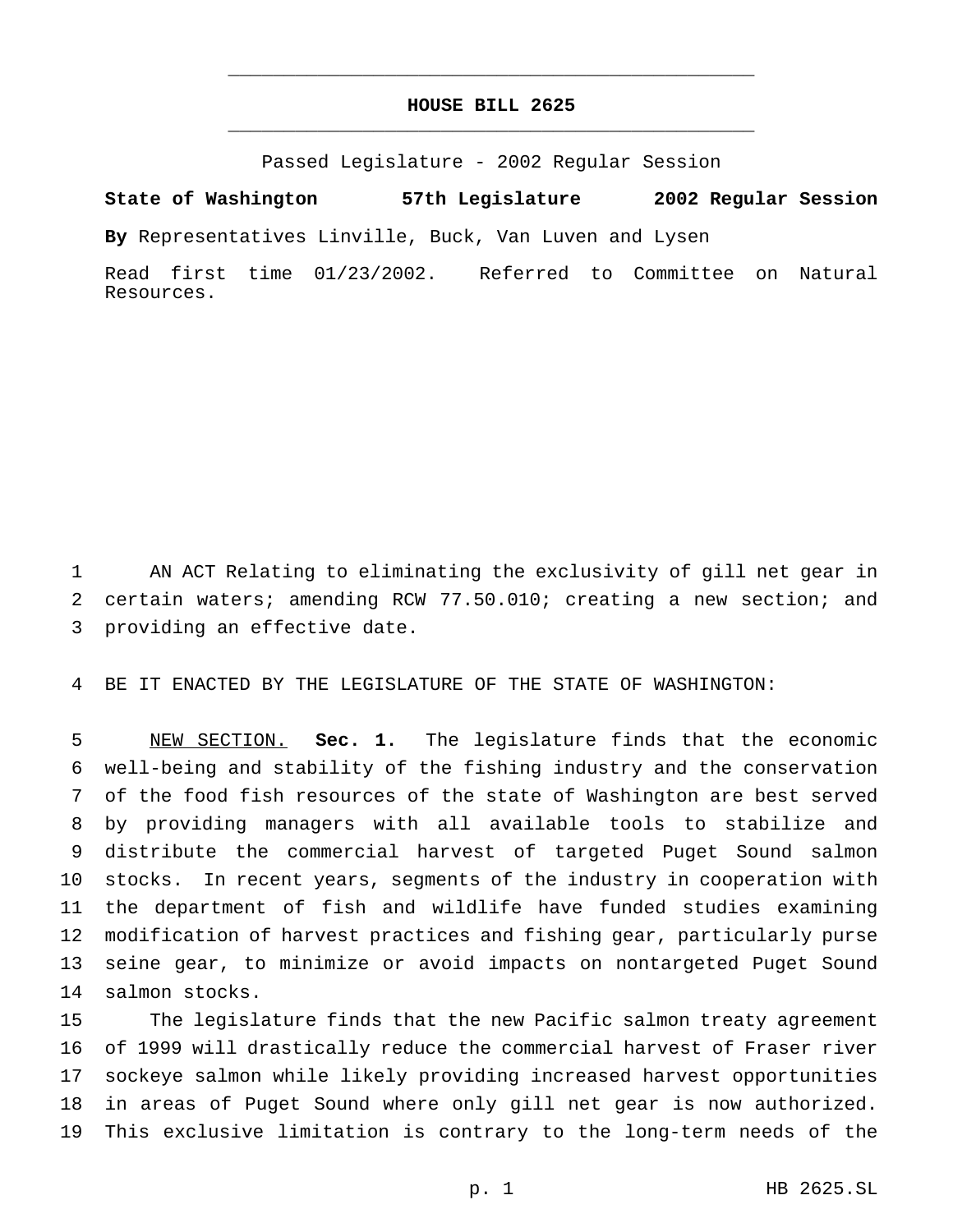fishing industry and inconsistent with the legislature's intent to stabilize harvest levels while selectively targeting healthy salmon stocks.

 **Sec. 2.** RCW 77.50.010 and 1998 c 190 s 75 are each amended to read as follows:

 (1) The commission may authorize commercial fishing for sockeye salmon within the waters described in subsection (2) of this section only during the period June 10th to July 25th and for other salmon only from the second Monday of September through November 30th, except during the hours between 4:00 p.m. of Friday and 4:00 p.m. of the following Sunday.

 (2) All waters east and south of a line commencing at a concrete monument on Angeles Point in Clallam county near the mouth of the Elwha River on which is inscribed "Angeles Point Monument" (latitude 48ł 9' 3" north, longitude 123ł 33' 01" west of Greenwich Meridian); thence running east on a line 81ł 30' true across the flashlight and bell buoy off Partridge Point and thence continued to longitude 122ł 40' west; thence north to the southerly shore of Sinclair Island; thence along the southerly shore of the island to the most easterly point of the island; thence 46ł true to Carter Point, the most southerly point of Lummi Island; thence northwesterly along the westerly shore line of Lummi Island to where the shore line intersects line of longitude 122ł 40' west; thence north to the mainland, including: The southerly portion of Hale Passage, Bellingham Bay, Padilla Bay, Fidalgo Bay, Guemes Channel, Skagit Bay, Similk Bay, Saratoga Passage, Holmes Harbor, Possession Sound, Admiralty Inlet, Hood Canal, Puget Sound, and their inlets, passages, waters, waterways, and tributaries.

 (3) The commission may authorize commercial fishing for salmon with 29 gill net, purse seine, and other lawful gear prior to the second Monday in September within the waters of Hale Passage, Bellingham Bay, Samish Bay, Padilla Bay, Fidalgo Bay, Guemes Channel, Skagit Bay, and Similk Bay, to wit: Those waters northerly and easterly of a line commencing at Stanwood, thence along the south shore of Skagit Bay to Rocky Point on Camano Island; thence northerly to Polnell Point on Whidbey Island. (4) Whenever the commission determines that a stock or run of salmon cannot be harvested in the usual manner, and that the stock or run of salmon may be in danger of being wasted and surplus to natural or artificial spawning requirements, the commission may authorize units